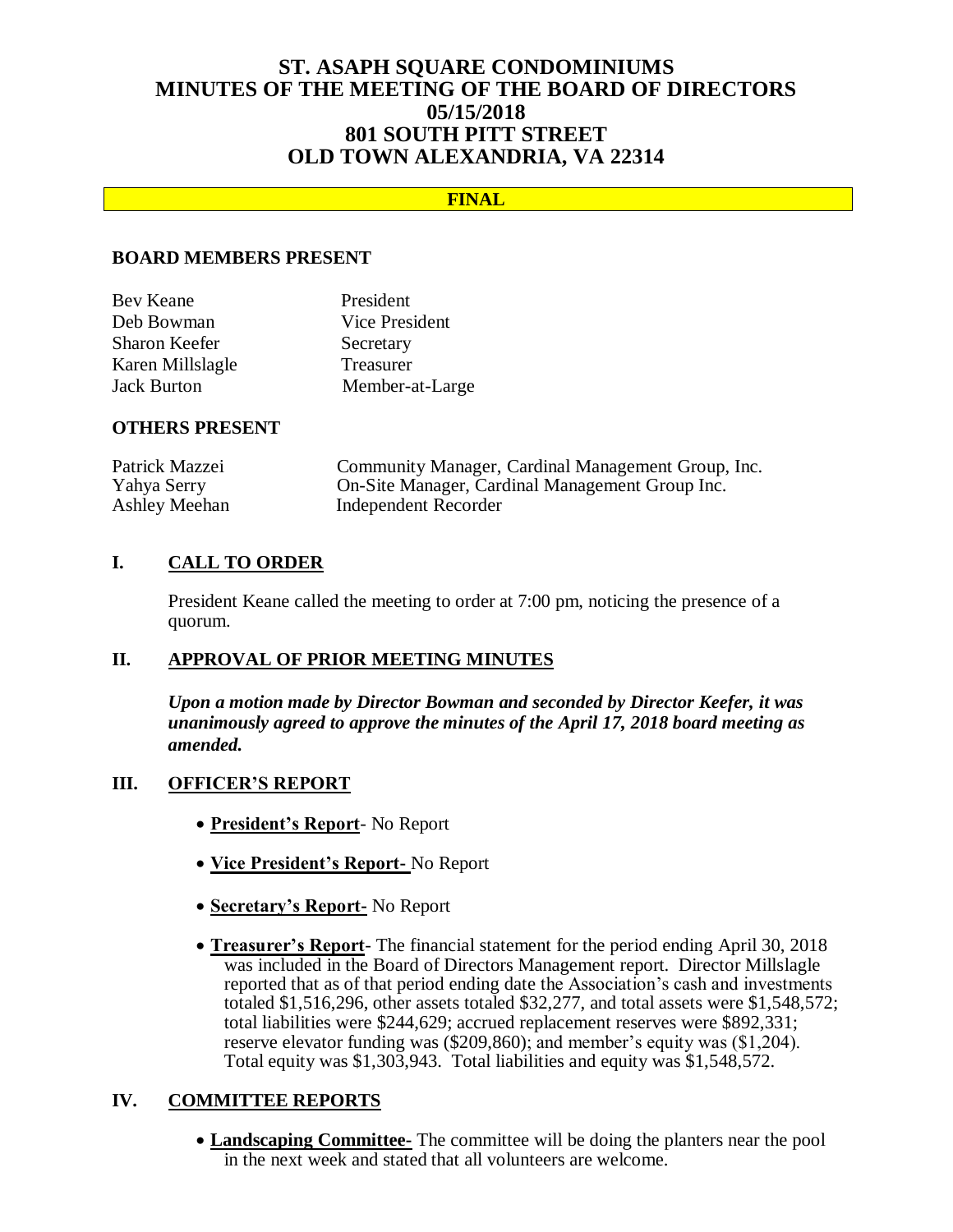- **Covenants Committee-** No report
- **Pool Committee-** Ms. Burton is working with Management on fixing any broken equipment and making sure everything is in good working condition for the upcoming pool season.
- **Social Committee-** There are two new residents in the community, Management provided the names to Director Keefer. Dinner Night Out is tabled until after the upcoming holiday.
- **By-Law Review-** No report

# **V. OTHER REPORTS**

- **City of Alexandria Updates-** Nothing new to report, the new Italian restaurant Mia's was discussed but not highly recommended.
- **Website-** The 2017 meeting minutes are in the process of being moved to a different page and the new pool hours will be uploaded to the website very soon.
- **Newsletter-** No report
- **Yard Sale-** Alan Steinberg stated the Community Yard Sale will be held on Saturday, September 8, 2018.

### **VI. COMMUNITY FORUM**

- A resident had some questions about the new pool hours that were administered. He stated that he likes to swim laps when the pool is less occupied in the mornings around 11:00 a.m. and that in the past he noticed the pool was not being occupied as much after 6:00 p.m. He had questions regarding why the pool hours were extended when he does not see residents using the pool in those extended hours.
- A resident asked if there was a decision made about the security issues in the garage that were previously discussed in past meetings. The board had separate opinions on the security issue as a whole, so Management is going to be obtaining additional bids to institute a phased project approach. The resident had questions on a definite date and timeline that the board had in mind to handle this.

### **VII. MANAGEMENT REPORT**

Management reported the following to the Board:

 $\triangleright$  Finances- The association has a CD maturing soon with Morgan Stanley that Management recommends rolling over into a Money Market Account and then withdraw from the account and invest it with Alliance Bank.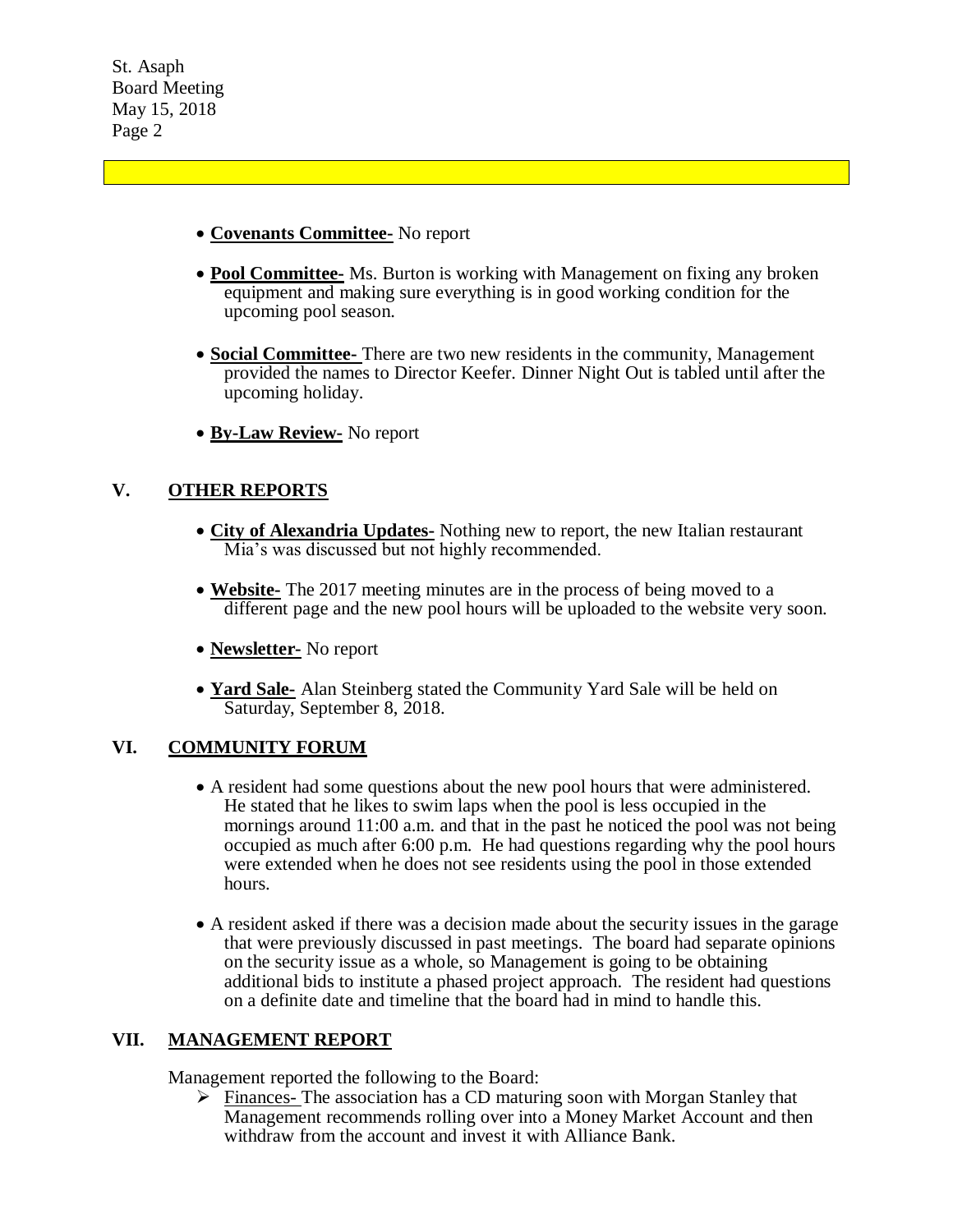> *Upon a motion made by Director Millslagle and seconded by Director Keefer, it was unanimously agreed to roll over the maturing CD into a money market account and then to withdraw from the account to invest with Alliance Bank.*

- $\triangleright$  Roofing/ Storm Maintenance/ Update- Management has been in contact with the Insurance Broker for the Association and also has retained DCS (Disaster Consulting Services), by Board liaison approval, on behalf of the Association, to negotiate the repair dollars and scope of work with Traveler's Insurance Company. Management sent an e-mail of a comprehensive report, produced by DCS, on all the damages from the wind storm which were more expansive than originally thought, and included more than just the tin roof. Management provided a hard copy of this report at the meeting.
- Pool Deck Concrete Repairs- Brothers Concrete Company submitted a proposal for the repair of the pool deck. The city will not open the pool facility until the repairs are completed. In an e-mail vote, in lieu of a meeting, a motion was made by Director Millslagle and seconded by Director Keane to approve the repair at an expense not to exceed \$3,975.00. *The motion passed unanimously. The motion was read to record.*

### **On Site Manager's Report-** *Exhibit D*

- $\triangleright$  The irrigation system has been turned on by Advantage Landscaping. One of the back flows was not working and in need of repair. Management approved the installation, costing \$300.00 less than repairing the old one.
- $\triangleright$  Consolidated Waterproofing has completed resealing the balconies of units 316 and 317. However, after removing the fence that partitioned the two balconies, the old top coating needed to be redone. The additional cost for new top coating was approved by Management, as it is within Management's discretionary spending limit. Management is still waiting for both unit owners to agree on the fencing material suggested by one of the owners in order to proceed with fence installation.
- $\triangleright$  Two insurance claim adjusters from Travelers and an inspector from DC Services inspected the property for damages incurred by the heavy wind storm in March. The inspector from DC Services indicated that Travelers will likely send their engineer to make an assessment of the damages.
- $\triangleright$  Two French doors in one of the fourth floor units needs glass replacement. Delray Glass has been contracted for the repair. The glass was special ordered and is estimated to arrive in about a week. Additional wood work may be required after installation of the new glass.
- $\triangleright$  American Pool has prepped the pool for the application of white coating. At the time of writing this report, no date has been set for application. However,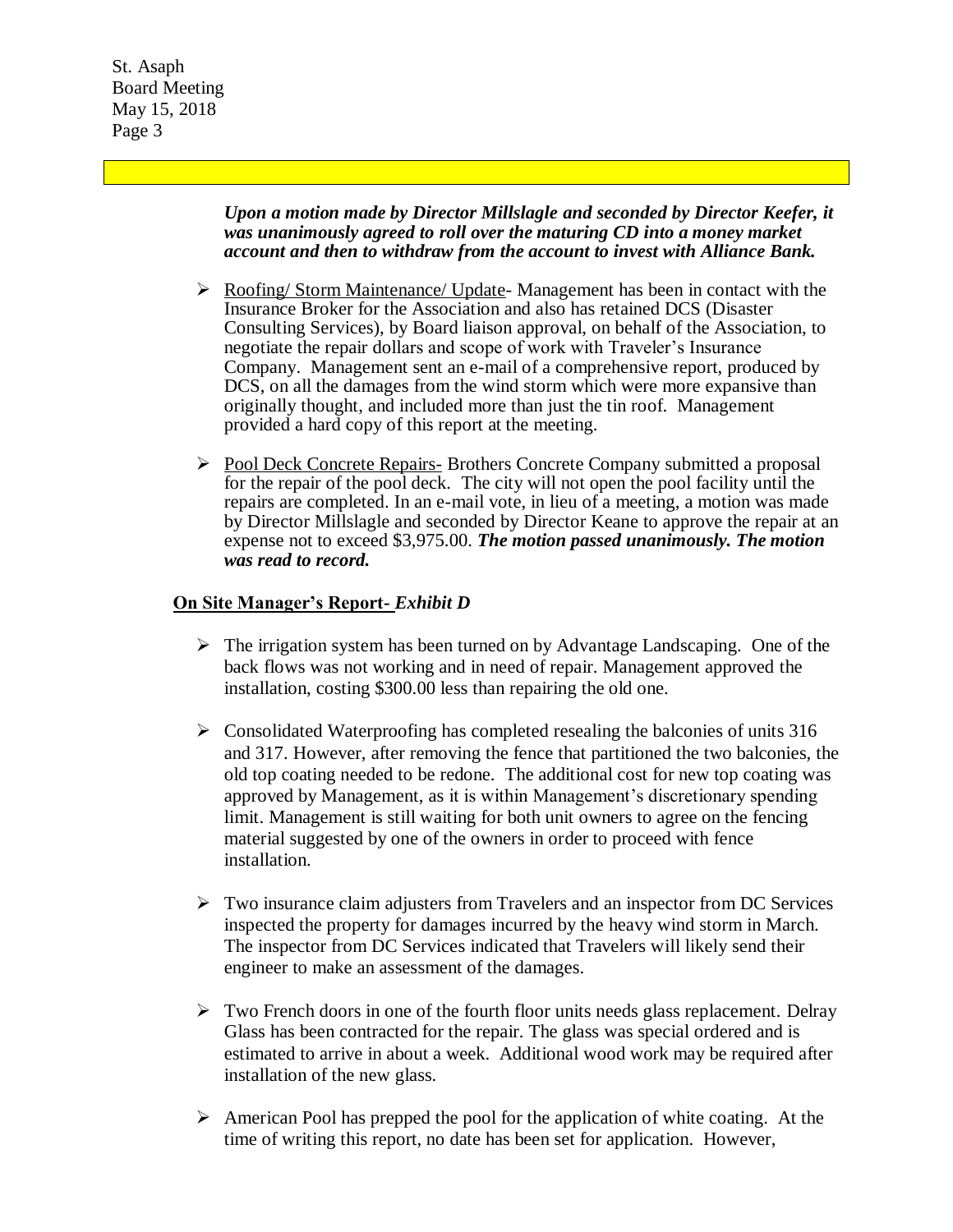> American Pool has assured Management that the pool will be ready by opening day of May  $26<sup>th</sup>$ , 2018.

- $\triangleright$  A water leak that occurred in a second floor unit has affected the wallpaper in the Pitt Street lobby. The cause of the leak has been addressed and repair of the wallpaper is pending. There was also a leak caused by the bad water heater from a second floor unit that went down into the garage, however no damage was incurred.
- $\triangleright$  In trying to comply with Board instruction to replace the unapproved storm door on unit 230, the unit owner was told that the approved Anderson 2000 series has been discontinued, and replaced with the 2500 series. The unit owner furnished Management with the new information below, and was given approval to purchase the door.

### **VIII. UNFINISHED BUSINESS**

- $\triangleright$  A motion in lieu of a meeting was made by Director Millslagle to deny the request made by the unit owner of 230. History: The request was made by the unit owner after it was noted that the storm door was not in compliance with the approved door of the Association. President Keane seconded the motion. It passed unanimously. Management has communicated with the owner and an alternate like kind door was ordered for installation. The Anderson 2500 series is a special order door and resembles the older discontinued Anderson style, previously approved by the Association.
- $\triangleright$  In the past the Association had approved the Anderson 2000 series storm door as the standard in the community. It has been reported to Management that the storm door is no longer in production. Management recommends the Board approve Anderson 2500-8 series, white full glass view, self-storing aluminum door with brass fixtures and white sweep as the new standard storm door for installation. The doors are similar in style, but the 2500 series 8 is a heavier duty model. Presented as *Exhibit D.*

*Upon a motion made by Director Bowman and seconded by Director Burton, it was unanimously agreed to make the Anderson 2500-8 series storm door the community standard.*

### **IX. NEW BUSINESS**

 $\triangleright$  Unit Owner Request- A request from a unit owner, Cheryl Mirabella, was presented as *Exhibit E* to the Board. She is requesting that the Facebook page invite be added to the community newsletter. The Board had no objection to this.